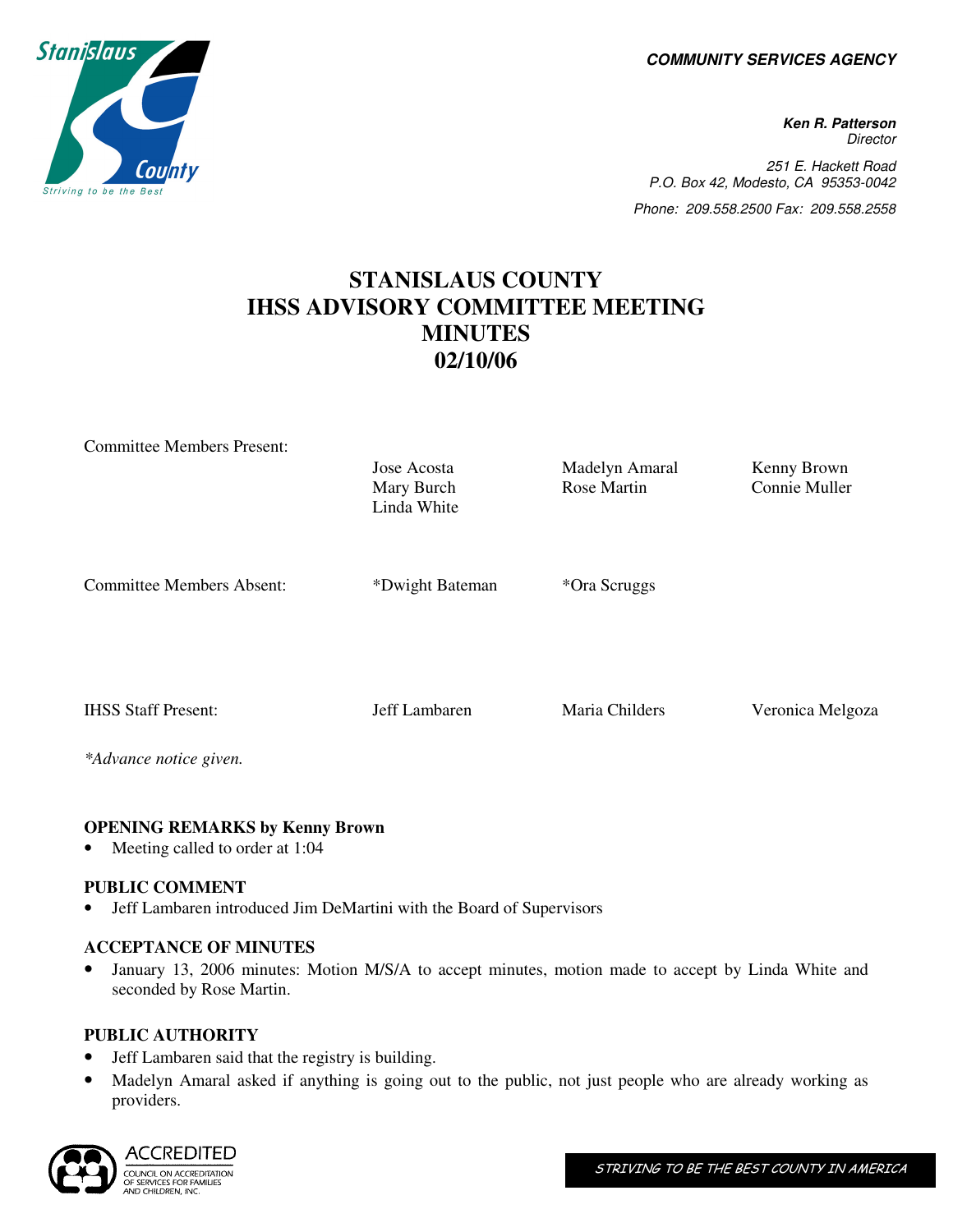- Jeff Lambaren has looked into advertising but at this time some information has gone out to providers only.
- Jeff Lambaren stated that there have been 166 requests for services and there are 99 providers on the registry. The providers that want to do domestic work only does not come up a lot but is needed. Provider training is done through Center for Senior Employment on Monday through Thursday from 12:00-4:00. Eight people have completed the first training class. SSC's come to class on Monday afternoon and show the providers how to fill out their time sheets.
- Henry Dill with UDW had concerns about the providers having to pay a fee to get a background check/and fingerprinting.
- Jeff Lambaren explained that now there is no cost for the training class, before the cost was \$40.00. Now the cost is for the background checks/fingerprinting and the cost is \$42.00.
- The committee voted and decided to write a recommendation to the Board of Supervisors to have the background check/fingerprinting fee eliminated.
- Henry Dill was also concerned about having to pay each time you got a new client. He also thought the County paid for background check/fingerprinting in the past.
- Maria Childers stated that in the past there was no fee for background checks, because Center for Senior Employment only did a local background check. If we do not do a criminal background check we would take the risk of referring someone that could have a criminal history in another County. Jeff Lambaren stated that as long as you remained active you remained on the registry.
- Henry Dill's other concern was if someone paid for the background check/fingerprinting and was not cleared.
- Jeff Lambaren stated that it's up to the provider to go through the registry; you can still work as a provider if the client wants to hire you.
- Jeff Lambaren stated the recipients would be able to decide if they want to hire a provider with an old DUI, etc. Anyone with an Elder/Child Abuse or fraud against any government agency case would not be hirable.
- Mary Burch asked about people who could not afford to pay for the background checks/fingerprinting?
- Madelyn Amaral asked if the money could come from the IHSSAC budget.
- Kenny Brown suggested that the committee set up a scholarship fund for those who have a hardship.
- Jeff Lambaren announced that there is legislation going on right now to get State participation.
- Madelyn Amaral made a motion to ask the Board of Supervisor to look into eliminating the fees for the background check/fingerprinting. Mary Burch seconded, a vote was taken and it passed 3 to 2 to ask the Board of Supervisors to eliminate the fee.
- Connie Muller asked if it were eliminated would those who have paid be reimbursed. Kenny Brown stated that it would start when and if the Board of Supervisors eliminated the fee.
- Jeff Lambaren announced that on February 14<sup>th</sup>, a Board of Supervisors agenda item would be for an insurance broker's proposal. The insurance companies would like to see 75%; we only had about 25%. Insurances don't want to provide quotes for that amount. Insurance could rise about 18%
- Madelyn Amaral stated that the State should be the employer, so they could pay the insurance.
- Jeff Lambaren stated that once a broker is appointed, providers could decide what is wanted, less insurance for people or lower rates.
- Connie Muller announced that she wanted to warn about Kaiser, she has heard a lot of complaints.
- Jeff Lamabren stated that there are those who are against Kaiser and those who like Kaiser, it's a personal preference.
- Jeff Lambaren announced that the Public Authority is preparing a newsletter that is going to be printed and sent to providers. The newsletter describes the registry and insurance.

# **NEW IHSSAC MEMBER UPDATE**

- Jeff Lambaren announced that there is a new member before the Board of Supervisors for appointing.
- George Sharp should be listed as a recipient instead of an advocate; this will be changed on the member's term list.